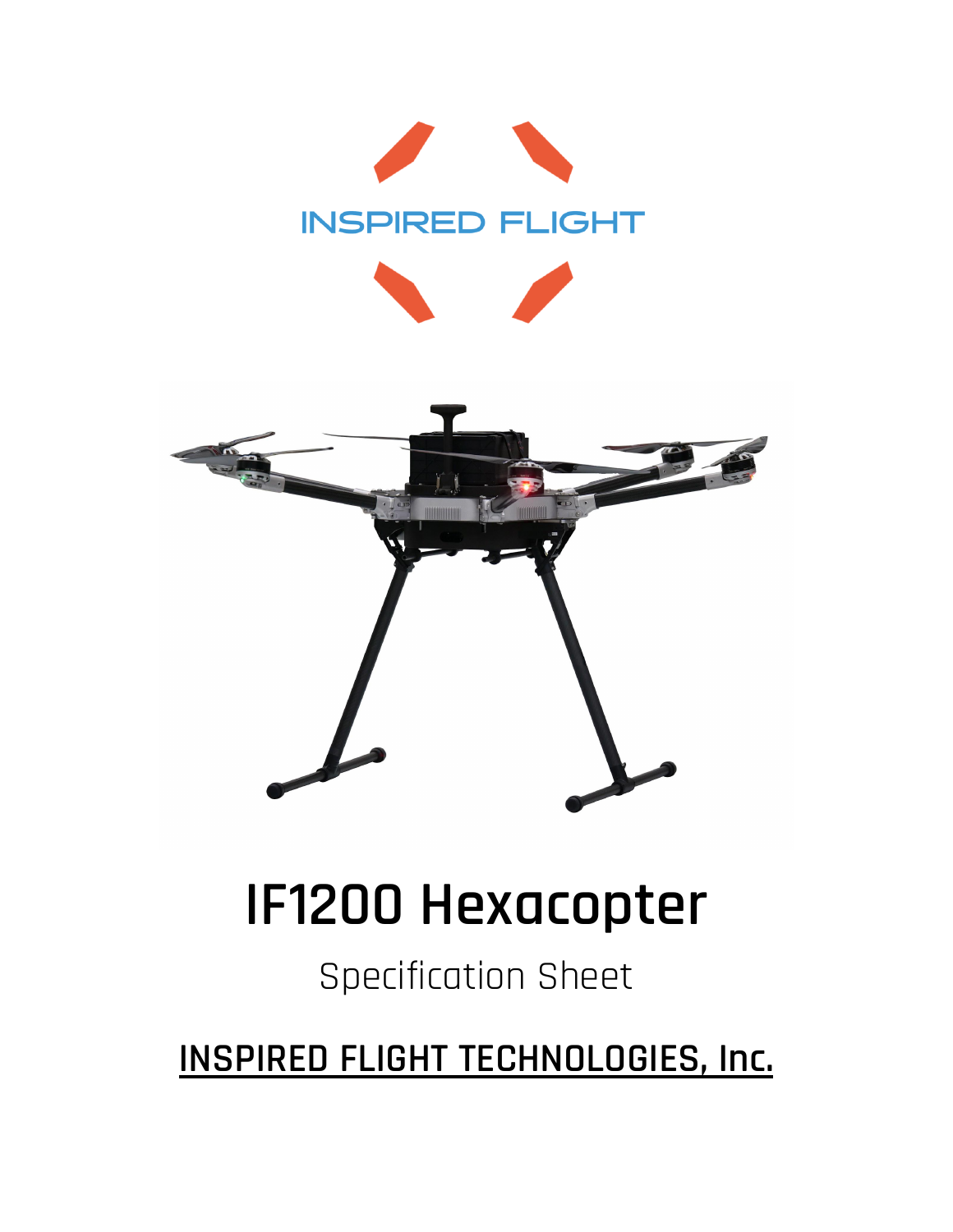

#### **AIRCRAFT PERFORMANCE**

| Diagonal Size (propeller center to center)  | 995 mm (39.2 inches)                                                   |
|---------------------------------------------|------------------------------------------------------------------------|
| Dimensions (unfolded w/ propellers) (WxLxH) | 1445 x 1315 x 705 mm (56.9 x 51.8 x 27.8 inches)                       |
| Dimensions (folded) (WxLxH)                 | 600 x 550 x 610 mm (23.6 x 21.7 x 24.0 inches)                         |
| Aircraft weight w/o batteries               | 7.6 kg (16.7 lbs)                                                      |
| Aircraft Weight w/- IF977Wh Battery         | 13.4 kg (29.5 lbs)                                                     |
| Max Recommended Takeoff Weight              | 22.0 kg (48.5 lbs)                                                     |
| Max Payload Weight                          | 8.6 kg (19.0 lbs)                                                      |
| Max Angular Velocity                        | Tilt: 300°/s, Yaw: 120°/s                                              |
| Max Tilt Angle                              | 35°                                                                    |
| Wind Resistance                             | 10 m/s (19.4 knots) continuous, 12 m/s (23.3 knots) gusts              |
| Max Ascent Speed                            | 5 m/s (16 ft/s)                                                        |
| Max Descent Speed                           | 3 m/s (10 ft/s)                                                        |
| Max Ground Speed                            | 22 m/s (49 mph)                                                        |
| Operating Temperature Range                 | $-10^{\circ}$ C ~ 40 $^{\circ}$ C (14 $^{\circ}$ F ~ 104 $^{\circ}$ F) |
| Max Flight Time                             | See Figure 2 (page 4)                                                  |
| Max Altitude                                | See Figure 3 (page 4)                                                  |

#### **REMOTE CONTROL**

| Remote Control Unit              | Union Robotics HereLink Blue                         |
|----------------------------------|------------------------------------------------------|
| Remote Control Software          | OGroundControl on Android (Maylink & ATK compatible) |
| Radio Operating Frequency        | 2.4 GHz, 20 MHz Interference                         |
| Encryption                       | AES 128 Hardware Accelerated Encryption              |
| Signal Range (line of sight)     | 3.7 KM (2 NM)                                        |
| Remote Control Battery           | Built-in 4950 mAh Lipo Battery                       |
| Remote Controller Certifications | FCC 20 KM, CE 12 KM                                  |
| Operating Temperature Range      | 0~40°C (32-104°F)                                    |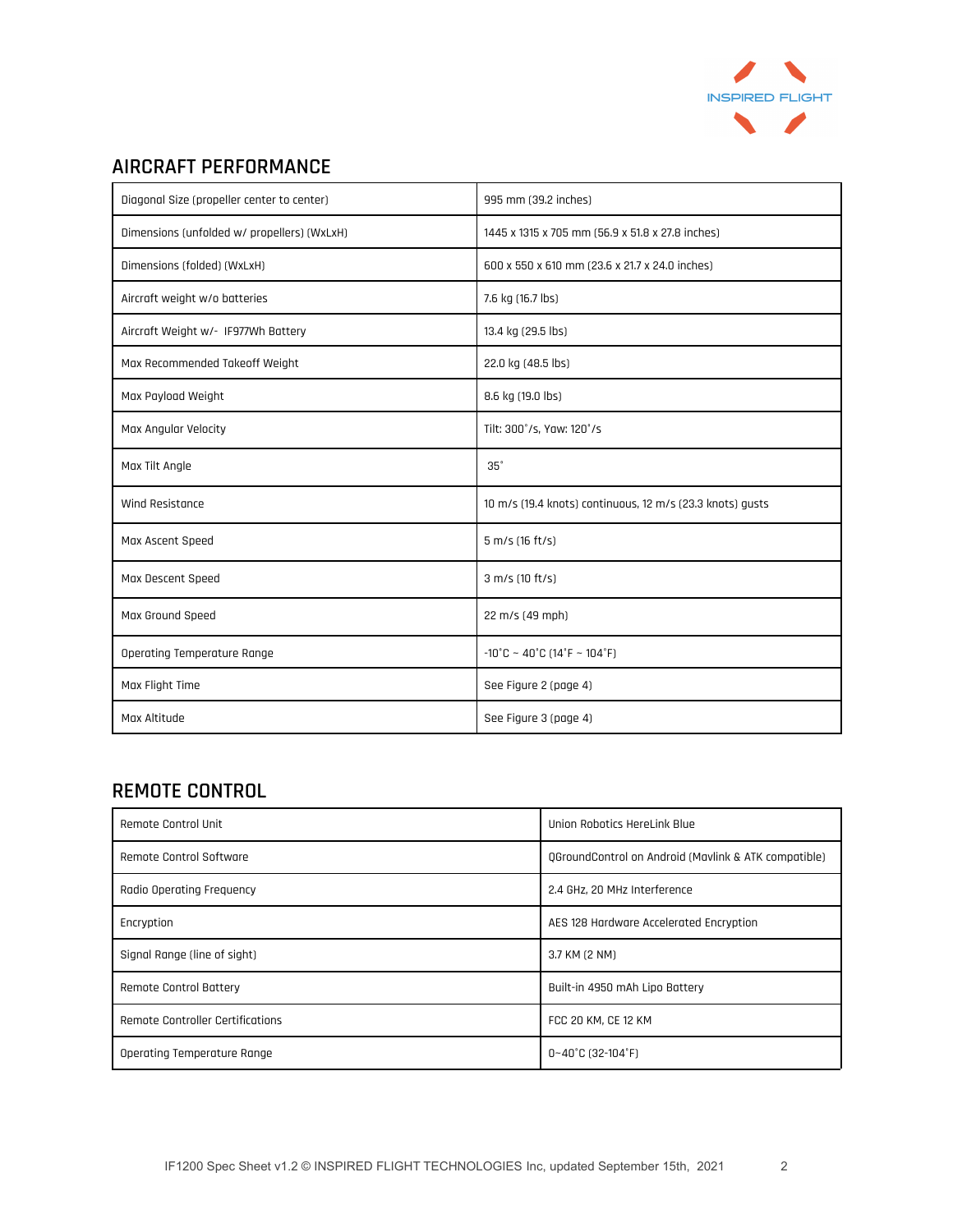

#### **FLIGHT HARDWARE**

| Flight Controller                                                       | Flight Controller          | Modal AI Flight Core                                                                                         |
|-------------------------------------------------------------------------|----------------------------|--------------------------------------------------------------------------------------------------------------|
|                                                                         | <b>Operating Software</b>  | PX4 (Modified Hexarotor 6001)                                                                                |
|                                                                         | <b>Barometer Accuracy</b>  | $+ -1.5$ mbar                                                                                                |
| <b>Global Positioning</b>                                               | GPS                        | mRo Ublox Neo-M9N GPS & GLONASS                                                                              |
|                                                                         | Positioning Accuracy       | 1.5 m Horizontal                                                                                             |
| Power Distribution Board                                                | Power Distribution         | IF-PDB-Hexa                                                                                                  |
|                                                                         | <b>Total Motor Outputs</b> | 6x - 50A Continuous                                                                                          |
|                                                                         | Auxiliary Power Rails      | 5v, 12/15/18v, 44v                                                                                           |
| Propulsion                                                              | Motor                      | 6x - KDE 5215XF 220Kv                                                                                        |
|                                                                         | Propeller                  | 18" x 5.9" (458 x 150 mm)                                                                                    |
|                                                                         | Max Thrust per Motor       | 7.1 kg (15.7 lbs) @ 48v                                                                                      |
| Default Navigation Light Color Pattern<br>> if preference not specified |                            | Front Left & Middle Left: Red-ON<br>Front Right & Middle Right: Green-ON<br>Rear Left & Rear Right: White-ON |

#### **977Wh BATTERY**

| Max Energy at Nominal Voltage       |                               | 976.8 Wh                                                               |
|-------------------------------------|-------------------------------|------------------------------------------------------------------------|
| Nominal Voltage                     |                               | 44.4 V                                                                 |
| <b>Nominal Capacity</b>             |                               | 22,000 mAh                                                             |
| Classification                      |                               | Lithium Polymer 12S1P                                                  |
| Net Weight                          |                               | 6,200 g (13.7 lbs)                                                     |
| Charging                            | <b>Max Current</b>            | 22.0 Amps (1C)                                                         |
|                                     | Max Voltage                   | 50.4 Volts                                                             |
| Discharge                           | <b>Max Continuous Current</b> | 550 Amps (25C)                                                         |
|                                     | Max Burst Current             | 1100 Amps (50C)                                                        |
|                                     | Minimum Voltage Cut-off       | 36.0 Volts (40.0v recommended)                                         |
| Self - Discharge                    |                               | <5% per month                                                          |
| Operating Temperature Range         |                               | $-10^{\circ}$ C ~ 50 $^{\circ}$ C (14 $^{\circ}$ F ~ 122 $^{\circ}$ F) |
| Max Payload with one 977 Wh Battery |                               | 6.6 kg (14.5 lbs)                                                      |